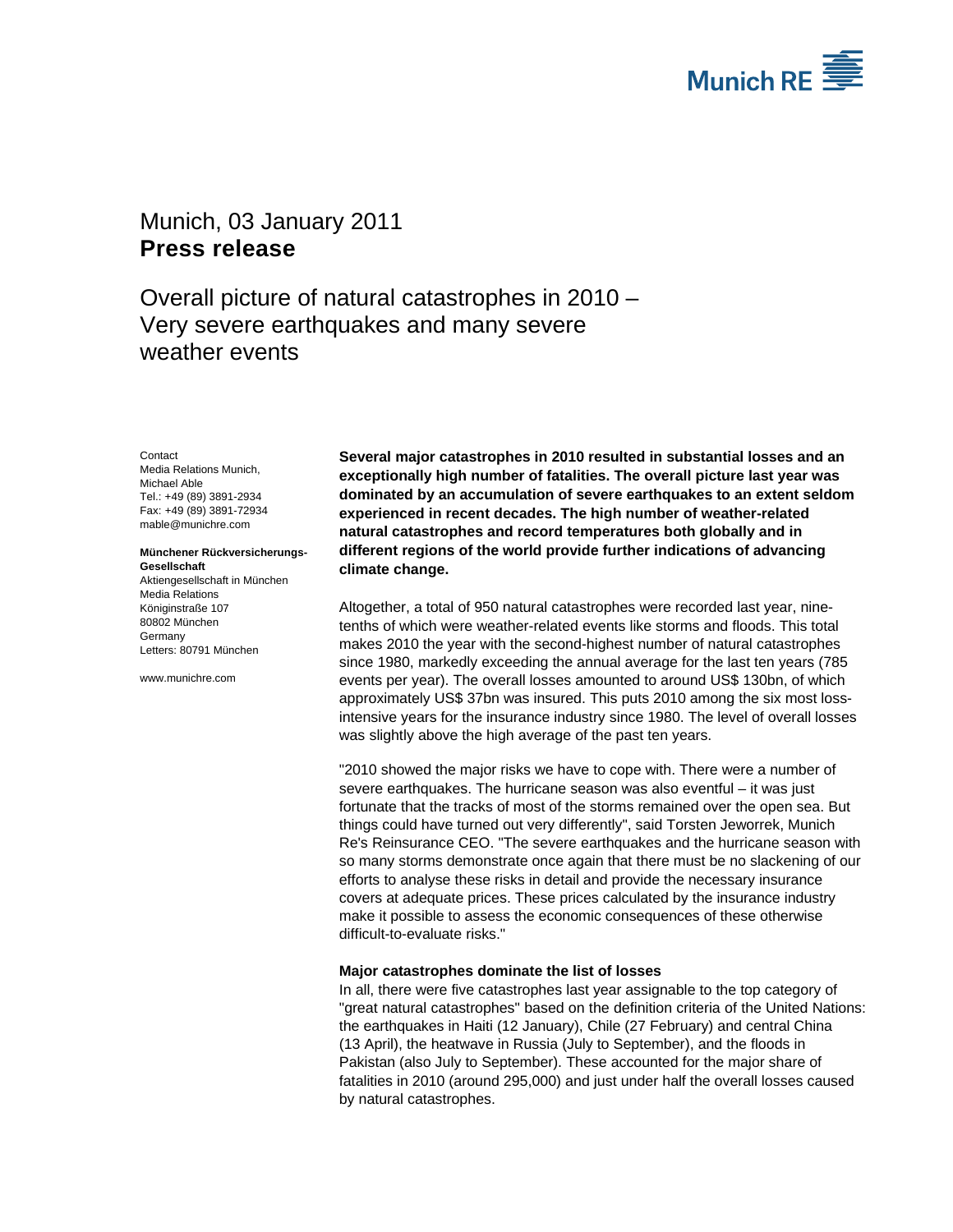

03 January 2011 **Press release**  Page  $2/4$ 

One of the most devastating earthquakes in the history of the past 100 years, the quake in Haiti on 12 January killed more than 220,000 people. Only the 1976 Tangshan earthquake in China claimed more lives (242,000). Whilst the earthquake in Haiti resulted in human tragedy on a staggering scale, it gave rise to only negligible losses for the insurance industry, as is so often the case in developing countries.

Five-hundred times more energy than in the Haiti quake was released by the earthquake that hit Chile just over a month later. With overall losses of US\$ 30bn and insured losses of US\$ 8bn, this quake was last year's most expensive natural catastrophe. Chile is a highly developed country with very strict building codes to take account of the high earthquake exposure. As a result, there were comparatively few human casualties, despite the severity of the quake – the fifth-strongest ever measured – although people were killed in Chile, too.

In the summer, floods following extreme monsoon rainfall had devastating consequences in Pakistan. For weeks, up to one-quarter of the country was flooded. Countless people lost all their worldly possessions. The overall loss totalled US\$ 9.5bn – an extremely high amount for Pakistan's emerging economy.

A widescale catastrophe also resulted from the heatwave in Russia and neighbouring countries between July and September. Many places, including Moscow, experienced record temperatures. In some regions of central Russia, they exceeded 30°C for two months on end. Forests burned, with the fires threatening nuclear facilities and areas where the ground had been contaminated by radioactive fallout from Chernobyl. At least 56,000 people died as a result of heat and air pollution, making it the most deadly natural disaster in Russia's history.

## **Hurricane season in the North Atlantic: Lucky escape**

The hurricane season in the North Atlantic was benign – but only at first glance. Favourable weather patterns meant that the US coast was not hit by a single hurricane. In Mexico, however, a few storms caused substantial damage. Otherwise, the tropical cyclones turned away in a northeasterly direction over the sea, only grazing some islands in the Caribbean.

But what appeared benign was, in terms of the number and intensity of the storms, one of the severest hurricane seasons of the past 100 years. Altogether, there were 19 named tropical cyclones, equalling the number recorded in 1995 and putting 2010 in joint third place after 2005 (28) and 1933 (21). Twelve of the storms attained hurricane strength, with five of these falling into the top hurricane categories (wind speeds over 178 km/h). This means the forecasts of various institutes about the number of storms turned out to be very accurate. "The number of storms was indeed well above average. It is just that it is impossible to forecast whether and where such storms will make landfall", said Prof. Peter Höppe, Head of Munich Re's Geo Risks Research.

Right at the start of the 2010 hurricane season, the water temperatures in the tropical North Atlantic were up to 2°C above the long-term mean – and thus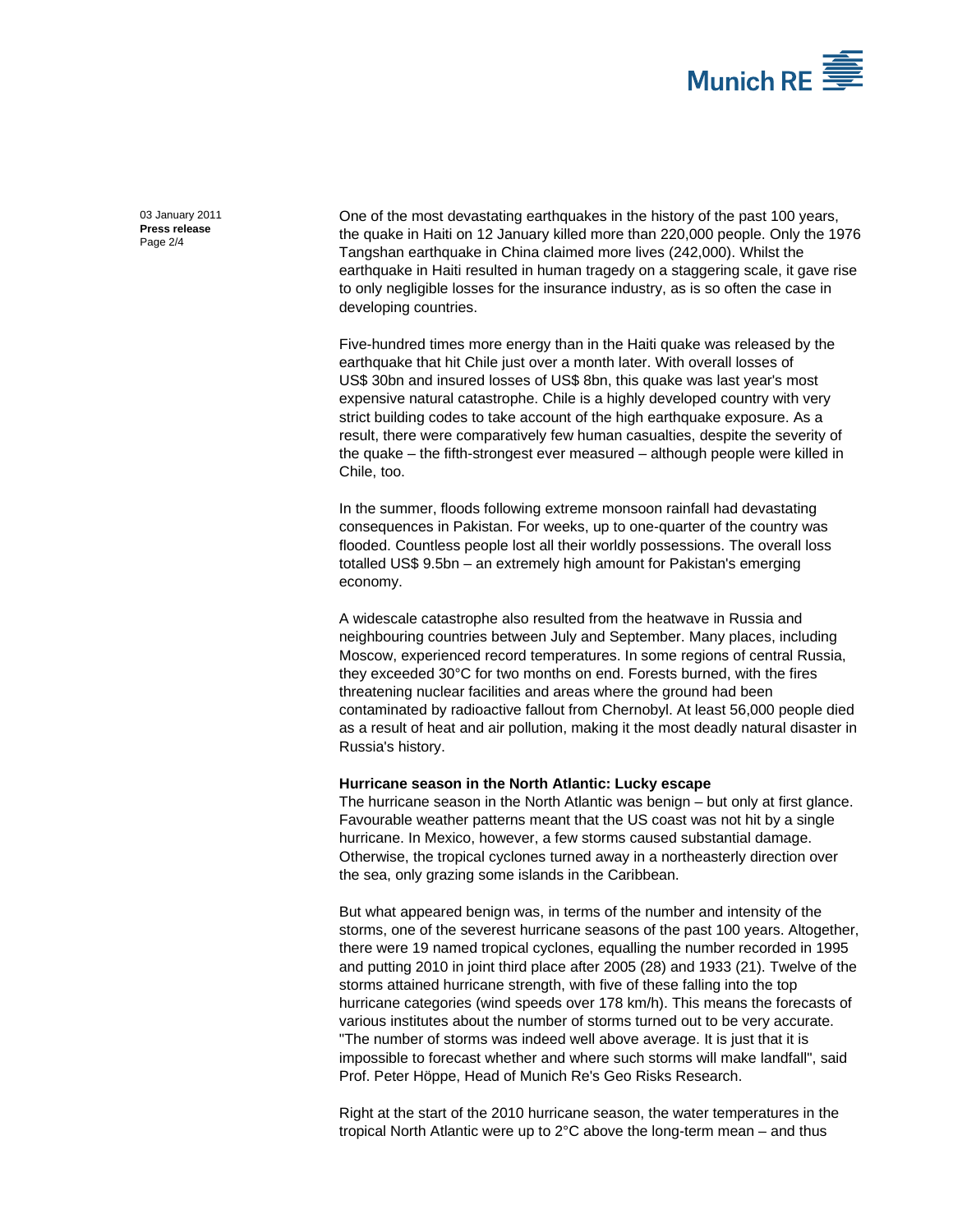

03 January 2011 **Press release**  Page 3/4

significantly higher than the level to be expected for the cyclical warm phase in the North Atlantic that has persisted since 1995. The water temperatures thus provided ideal conditions for the occurrence and high intensity of hurricanes. As from the beginning of August, atmospheric conditions also favoured the occurrence of Atlantic tropical cyclones ("La Niña" conditions).

"That is in line with the trend of the past 30 years, in which all ocean basins show an increase in water temperatures. This long-term trend can no longer be explained by natural climate oscillations alone. No, the probability is that climate change is contributing to some of the warming of the world's oceans", said Höppe. "This influence will increase further and, together with the continuing natural warm phase in the North Atlantic, is likely to mean a further high level of hurricane activity in the coming years."

The strongest storm of the season was "Igor", which reached wind speeds of up to 250 km/h over the open sea but grazed Bermuda as a weaker hurricane. The most expensive storm was Hurricane Karl, which caused overall losses of US\$ 3.9bn in Mexico, US\$ 150m of which was insured. By contrast, all the storms that arose in the mid tropical Atlantic east of Cuba and the Caribbean islands turned northwards over the ocean.

# **Asia and America most frequently affected by catastrophes**

The global distribution of natural catastrophes in 2010 was comparable to that of previous years. Most catastrophes occurred on the American continent (365) and in Asia (310). 120 natural catastrophes were recorded in Europe, 90 in Africa and 65 in Australia/Oceania. North and South America also accounted for the largest portion of insured losses, namely around two-thirds. Some 17% of the losses were incurred in Europe, where the most expensive individual event was Winter Storm Xynthia, which mainly affected Spain and France and caused overall losses of US\$ 6.1bn (€ 4.5bn). As is usual with windstorms in Europe, the share of insured losses was very high, totalling US\$ 3.1bn (€ 2.3bn).

Natural catastrophes in Australia/Oceania gave rise to around 16% of global losses. The costliest event was the earthquake which occurred on 4 September in Christchurch, the third-largest city in New Zealand. Overall and insured losses were in the billions here as well. In Australia, there were two severe hailstorm losses, each of which caused overall losses of well over US\$ 1bn in March.

### **Volcano on Iceland paralyses air traffic**

Another, quite different natural hazard event in 2010 demonstrated the vulnerability of the networked global economy: the eruption of the volcano Eyjafjallajökull on Iceland in April. Owing to the dust particles thrown into the atmosphere, air traffic over northern Europe remained virtually paralysed for days. There was hardly any direct damage, but interruptions in supplies of important goods to industrial firms meant that gradually more and more sectors of the economy were affected. The event ended up costing the airlines billions.

"This volcanic eruption is an example of a case where insurance could have cushioned the effects of a natural hazard event for the economy. In principle, the consequential costs for the airlines would have been insurable. Munich Re sees itself as a pioneer in devising insurance solutions on the boundaries of